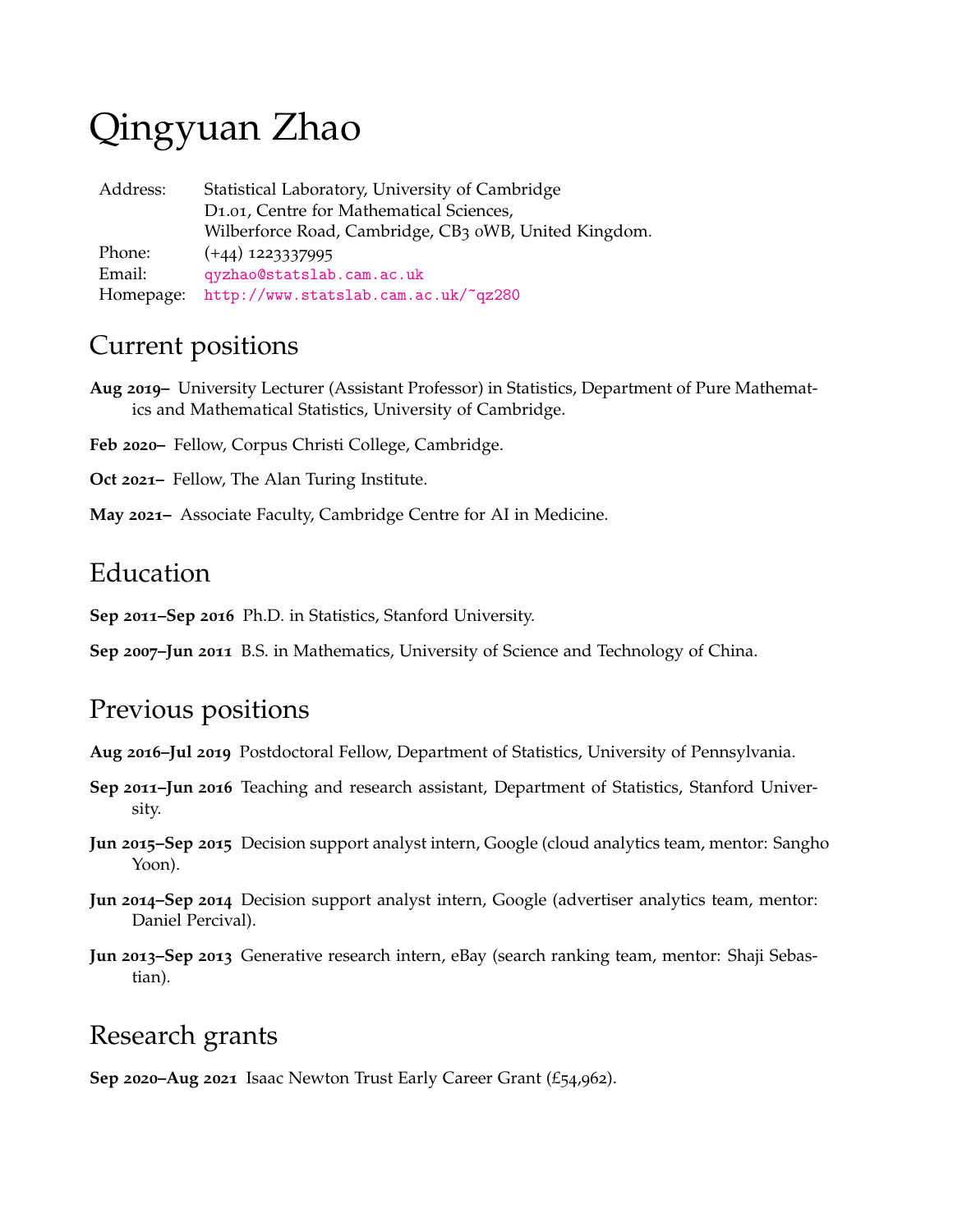## Supervision

PhD students

**Oct 2021–** Joakim Blach Anderson.

- **Oct 2020–** Tobias Freidling.
- **Sep 2018–** Matt Tudball (co-supervised with Kate Tilling, Rachel Hughes, Jack Bowden, and George Davey Smith).

Postdoctoral fellows

**Sep 2020–Aug 2021** Katarzyna Reluga.

#### Summer undergraduate students

**Jul 2021–Sep 2021** Thalia Seale (co-supervised with Alec Christie).

**Jul 2021–Sep 2021** Naomi Wei (co-supervised with Jingshu Wang).

**Jul 2020–Sep 2020** Etaash Katiyar.

## Publications

#### Peer-reviewed articles: Statistical theory and methodology

- 1. Q. Zhao and D. Percival, "Entropy balancing is doubly robust," *Journal of Causal Inference*, vol. 5, no. 1, 2016. doi: [10.1515/jci-2016-0010](https://doi.org/10.1515/jci-2016-0010).
- 2. J. Wang, Q. Zhao, T. Hastie, and A. B. Owen, "Confounder adjustment in multiple hypothesis testing," *Annals of Statistics*, vol. 45, no. 5, pp. 1863–1894, 2017. DOI: 10. 1214 / 16 [aos1511](https://doi.org/10.1214/16-aos1511).
- 3. Q. Zhao, D. S. Small, and P. R. Rosenbaum, "Cross-screening in observational studies that test many hypotheses," *Journal of the American Statistical Association*, vol. 113, no. 523, pp. 1070-1084, 2018. doi: [10.1080/01621459.2017.1407770](https://doi.org/10.1080/01621459.2017.1407770).
- 4. Q. Zhao and D. S. Small, "Graphical diagnosis of confounding bias in instrumental variable analysis," *Epidemiology*, vol. 29, no. 4, e29-e31, 2018. DOI: [10.1097/ede.0000000000000822](https://doi.org/10.1097/ede.0000000000000822).
- 5. Q. Zhao, "On sensitivity value of pair-matched observational studies," *Journal of the American Statistical Association*, vol. 114, no. 526, pp. 713–722, 2018. doi: [10.1080/01621459.2018.](https://doi.org/10.1080/01621459.2018.1429277) [1429277](https://doi.org/10.1080/01621459.2018.1429277).
- 6. Q. Zhao, "Covariate balancing propensity score by tailored loss functions," *Annals of Statistics*, vol. 47, no. 2, pp. 965–993, 2019. DOI: [10.1214/18-aos1698](https://doi.org/10.1214/18-aos1698).
- 7. H. Y. He, K. Basu, Q. Zhao, and A. B. Owen, "Permutation *p*-value approximation via generalized Stolarsky invariance," Annals of Statistics, vol. 47, no. 1, pp. 583-611, 2019. DOI: [10.1214/18-aos1702](https://doi.org/10.1214/18-aos1702).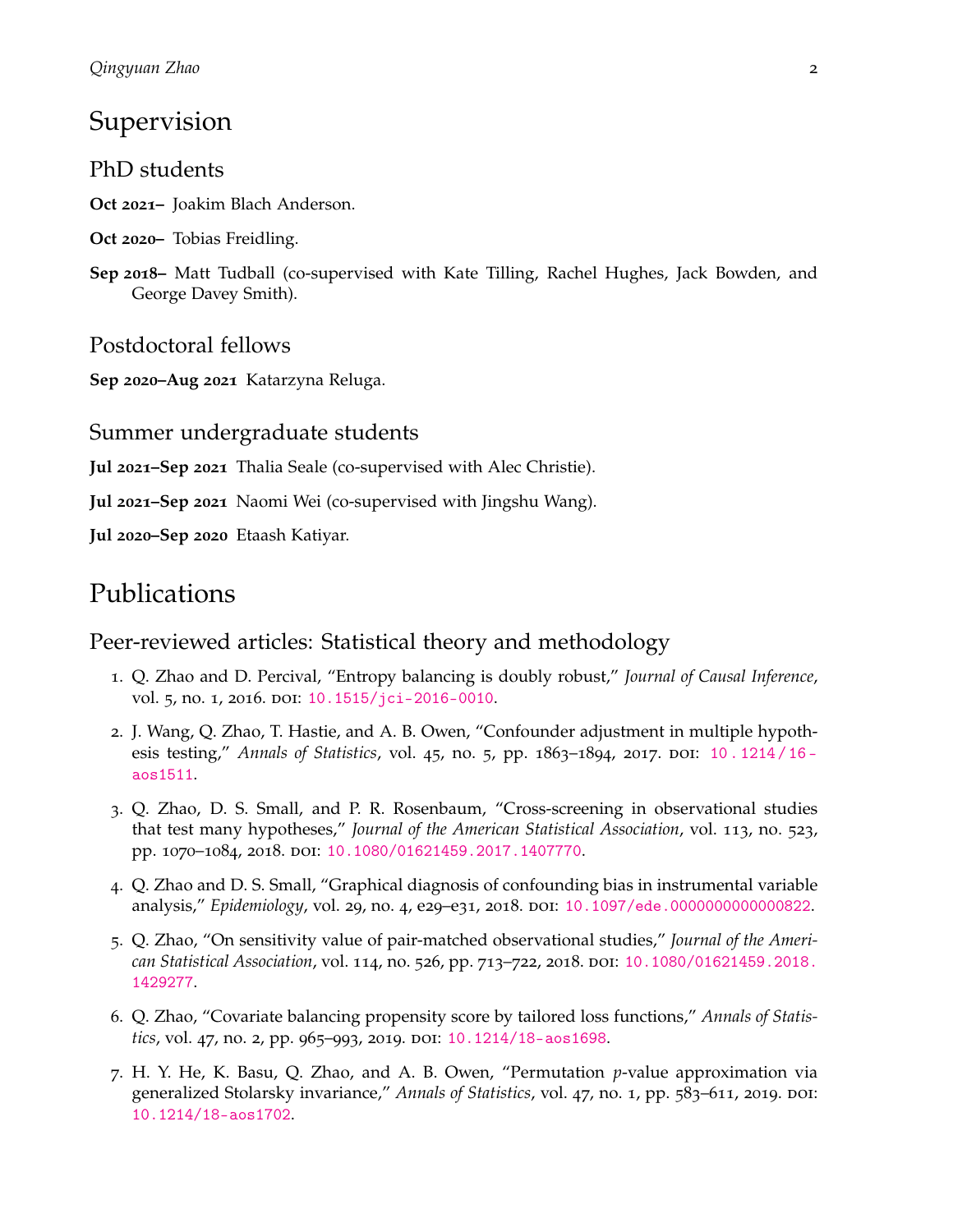- 8. Q. Zhao, D. S. Small, and W. Su, "Multiple testing when many *p*-values are uniformly conservative, with application to testing qualitative interaction in educational interventions," *Journal of the American Statistical Association*, vol. 114, no. 527, pp. 1291–1304, 2018. DOI: [10.1080/01621459.2018.1497499](https://doi.org/10.1080/01621459.2018.1497499).
- 9. J. Bowden, F. D. G. M, C. Minelli, Q. Zhao, D. A. Lawlor, N. A. Sheehan, J. Thompson, and G. D. Smith, "Improving the accuracy of two-sample summary-data Mendelian randomization: Moving beyond the nome assumption," *International Journal of Epidemiology*, vol. 48, no. 3, pp. 728-742, 2018. DOI: [10.1093/ije/dyy258](https://doi.org/10.1093/ije/dyy258).
- 10. Q. Zhao, J. Wang, W. Spiller, J. Bowden, and D. S. Small, "Two-sample instrumental variable analyses using heterogeneous samples," *Statistical Science*, vol. 34, no. 2, pp. 317–333, 2019. doi: [10.1214/18-sts692](https://doi.org/10.1214/18-sts692).
- 11. L. Keele, Q. Zhao, R. R. Kelz, and D. Small, "Falsification tests for instrumental variable designs with an application to tendency to operate," *Medical Care*, p. 1, 2018. poi: [10.1097/](https://doi.org/10.1097/mlr.0000000000001040) [mlr.0000000000001040](https://doi.org/10.1097/mlr.0000000000001040).
- 12. Q. Zhao, D. S. Small, and B. B. Bhattacharya, "Sensitivity analysis for inverse probability weighting estimators via the percentile bootstrap," *Journal of the Royal Statistical Society: Series B (Statistical Methodology)*, vol. 81, no. 4, pp. 735–761, 2019. doi: [10.1111/rssb.12327](https://doi.org/10.1111/rssb.12327).
- 13. Q. Zhao, Y. Chen, J. Wang, and D. S. Small, "Powerful three-sample genome-wide design and robust statistical inference in summary-data Mendelian randomization," *International Journal of Epidemiology*, vol. 48, no. 5, pp. 1478–1492, 2019. doi: [10.1093/ije/dyz142](https://doi.org/10.1093/ije/dyz142).
- 14. Q. Zhao, J. Wang, G. Hemani, J. Bowden, and D. S. Small, "Statistical inference in twosample summary-data Mendelian randomization using robust adjusted profile score," *Annals of Statistics*, vol. 48, no. 3, pp. 1742–1769, 2020. doi: [10.1214/19-aos1866](https://doi.org/10.1214/19-aos1866).
- 15. B. Zhang, J. Weiss, D. S. Small, and Q. Zhao, "Selecting and ranking individualized treatment rules with unmeasured confounding," *Journal of the American Statistical Association*, vol. 116, no. 533, pp. 295-308, 2020. DOI: [10.1080/01621459.2020.1736083](https://doi.org/10.1080/01621459.2020.1736083).
- 16. Q. Zhao, N. Ju, S. Bacallado, and R. D. Shah, "BETS: The dangers of selection bias in early analyses of the coronavirus disease (COVID-19) pandemic," *Annals of Applied Statistics*, vol. 15, no. 1, pp. 363-390, 2021. DOI: [10.1214/20-aoas1401](https://doi.org/10.1214/20-aoas1401).
- 17. M. J. Tudball, J. Bowden, R. A. Hughes, A. Ly, M. R. Munafò, K. Tilling, Q. Zhao, and G. D. Smith, "Mendelian randomisation with coarsened exposures," *Genetic Epidemiology*, vol. 45, no. 3, pp. 338-350, 2021. DOI: [10.1002/gepi.22376](https://doi.org/10.1002/gepi.22376).
- 18. H. Kang, Y. Jiang, Q. Zhao, and D. S. Small, "ivmodel: An R package for inference and sensitivity analysis of instrumental variables models with one endogenous variable," *Observational Studies*, vol. 7, pp. 1–24, 2021.
- 19. J. Wang, Q. Zhao, J. Bowden, G. Hemani, G. D. Smith, D. S. Small, and N. R. Zhang, "Causal inference for heritable phenotypic risk factors using heterogeneous genetic instruments," *PLOS Genetics*, in press, 2021. DOI: [10.1371/journal.pgen.1009575](https://doi.org/10.1371/journal.pgen.1009575).
- 20. Q. Zhao, L. J. Keele, D. S. Small, and M. M. Joffe, "A note on post-treatment selection in studying racial discrimination in policing," *American Political Science Review*, to appear, 2021. doi: [10.1017/s0003055421000654](https://doi.org/10.1017/s0003055421000654).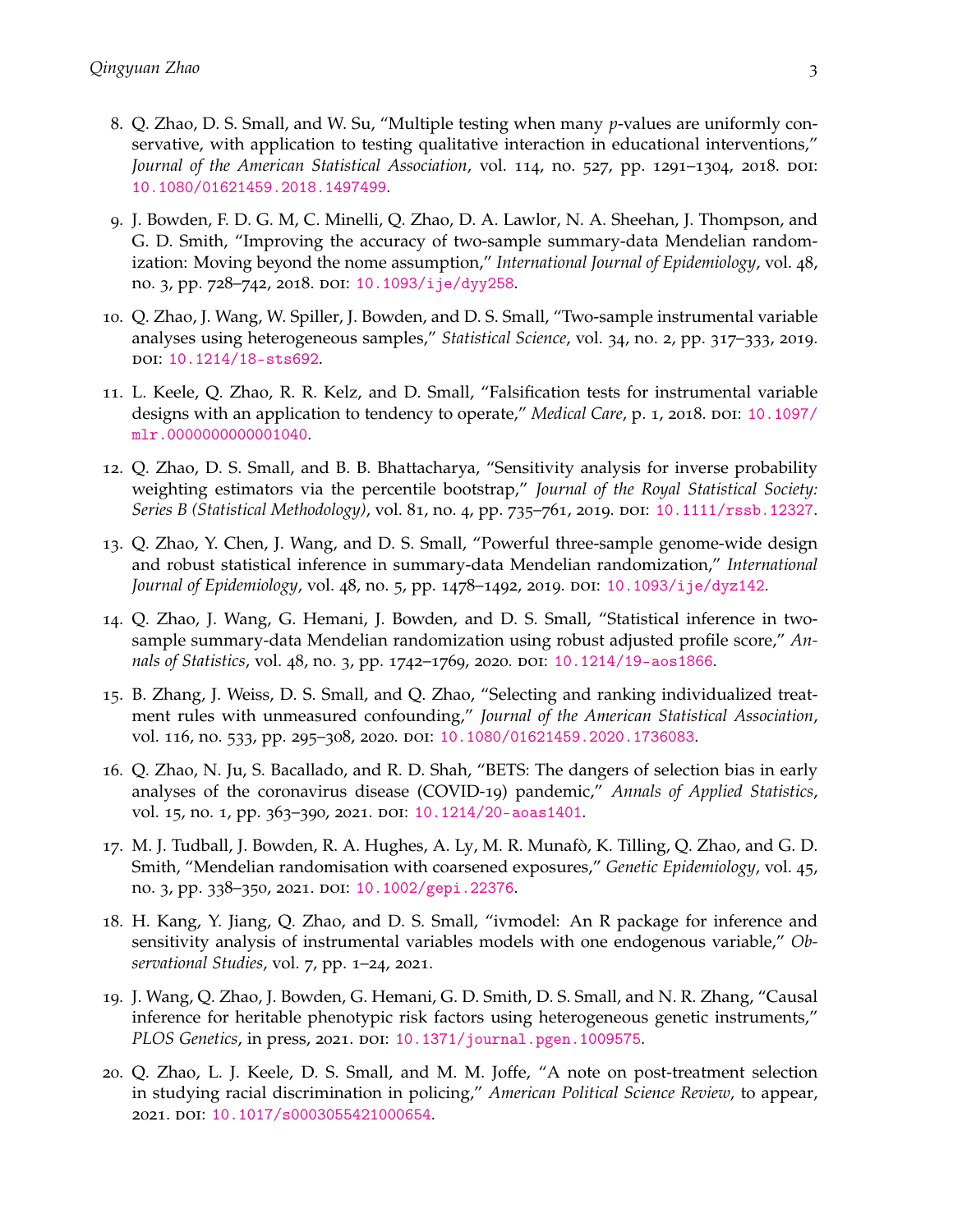#### Peer-reviewed articles: Statistical applications

- 21. Q. Zhao, M. A. Erdogdu, H. Y. He, A. Rajaraman, and J. Leskovec, "SEISMIC: A selfexciting point process model for predicting tweet popularity," in *Proceedings of the 21th ACM SIGKDD International Conference on Knowledge Discovery and Data Mining - KDD '15*, ACM Press, 2015, isbn: 9781450336642. doi: [10.1145/2783258.2783401](https://doi.org/10.1145/2783258.2783401).
- 22. J. H. Silber, J. G. Reiter, P. R. Rosenbaum, Q. Zhao, D. S. Small, B. A. Niknam, A. S. Hill, L. L. Hochman, R. R. Kelz, and L. A. Fleisher, "Defining multimorbidity in older surgical patients," *Medical Care*, vol. 56, no. 8, pp. 701–710, 2018. DOI: [10 . 1097 / mlr .](https://doi.org/10.1097/mlr.0000000000000947) [0000000000000947](https://doi.org/10.1097/mlr.0000000000000947).
- 23. A. P. Christie, D. Abecasis, M. Adjeroud, J. C. Alonso, T. Amano, A. Anton, B. P. Baldigo, R. Barrientos, J. E. Bicknell, D. A. Buhl, J. Cebrian, R. S. Ceia, L. Cibils-Martina, S. Clarke, J. Claudet, M. D. Craig, D. Davoult, A. D. Backer, M. K. Donovan, T. D. Eddy, F. M. França, J. P. A. Gardner, B. P. Harris, A. Huusko, I. L. Jones, B. P. Kelaher, J. S. Kotiaho, A. López-Baucells, H. L. Major, A. Mäki-Petäys, B. Martín, C. A. Martín, P. A. Martin, D. Mateos-Molina, R. A. McConnaughey, M. Meroni, C. F. J. Meyer, K. Mills, M. Montefalcone, N. Noreika, C. Palacín, A. Pande, C. R. Pitcher, C. Ponce, M. Rinella, R. Rocha, M. C. Ruiz-Delgado, J. J. Schmitter-Soto, J. A. Shaffer, S. Sharma, A. A. Sher, D. Stagnol, T. R. Stanley, K. D. E. Stokesbury, A. Torres, O. Tully, T. Vehanen, C. Watts, Q. Zhao, and W. J. Sutherland, "Quantifying and addressing the prevalence and bias of study designs in the environmental and social sciences," *Nature Communications*, vol. 11, no. 1, p. 6377, 2020. doi: [10.1038/](https://doi.org/10.1038/s41467-020-20142-y) [s41467-020-20142-y](https://doi.org/10.1038/s41467-020-20142-y).
- 24. M. T. Patrick, P. E. Stuart, H. Zhang, Q. Zhao, X. Yin, K. He, X.-j. Zhou, N. N. Mehta, J. J. Voorhees, M. Boehnke, J. E. Gudjonsson, R. P. Nair, S. K. Handelman, J. T. Elder, D. J. Liu, and L. C. Tsoi, "Causal relationship and shared genetic loci between psoriasis and type 2 diabetes through trans-disease meta-analysis," *Journal of Investigative Dermatology*, vol. 141, no. 6, pp. 1493-1502, 2021. DOI: [10.1016/j.jid.2020.11.025](https://doi.org/10.1016/j.jid.2020.11.025).
- 25. Q. Zhao, J. Wang, Z. Miao, N. R. Zhang, S. Hennessy, D. S. Small, and D. J. Rader, "A Mendelian randomization study of the role of lipoprotein subfractions in coronary artery disease," *eLife*, vol. 10, e58361, 2021. DOI: [10.7554/elife.58361](https://doi.org/10.7554/elife.58361).
- 26. Q. Zhao, "Small data, big time—a retrospect of the first weeks of COVID-19 (with discussion and rejoinder)," *Journal of the Royal Statistical Society (Series A, Statistics in Society)*, to appear,

#### Invited contributions/Short letters

- 27. Zhao, Q., Zheng, C., Hastie, T., & Tibshirani, R. (2016). Comment on "Causal inference using invariant prediction," *Journal of the Royal Statistical Society (Series B, Statistical Methodology)*, 78(5), 1005–1007.
- 28. Zhao Q. & Panigrahi S. (2019). "Selective inference for effect modification: An empirical investigation," *Observational Studies* 5, 131–140.
- 29. Q. Zhao, L. J. Keele, and D. S. Small, "Comment: Will competition-winning methods for causal inference also succeed in practice?" *Statistical Science*, vol. 34, no. 1, pp. 72–76, 2019. doi: [10.1214/18-sts680](https://doi.org/10.1214/18-sts680).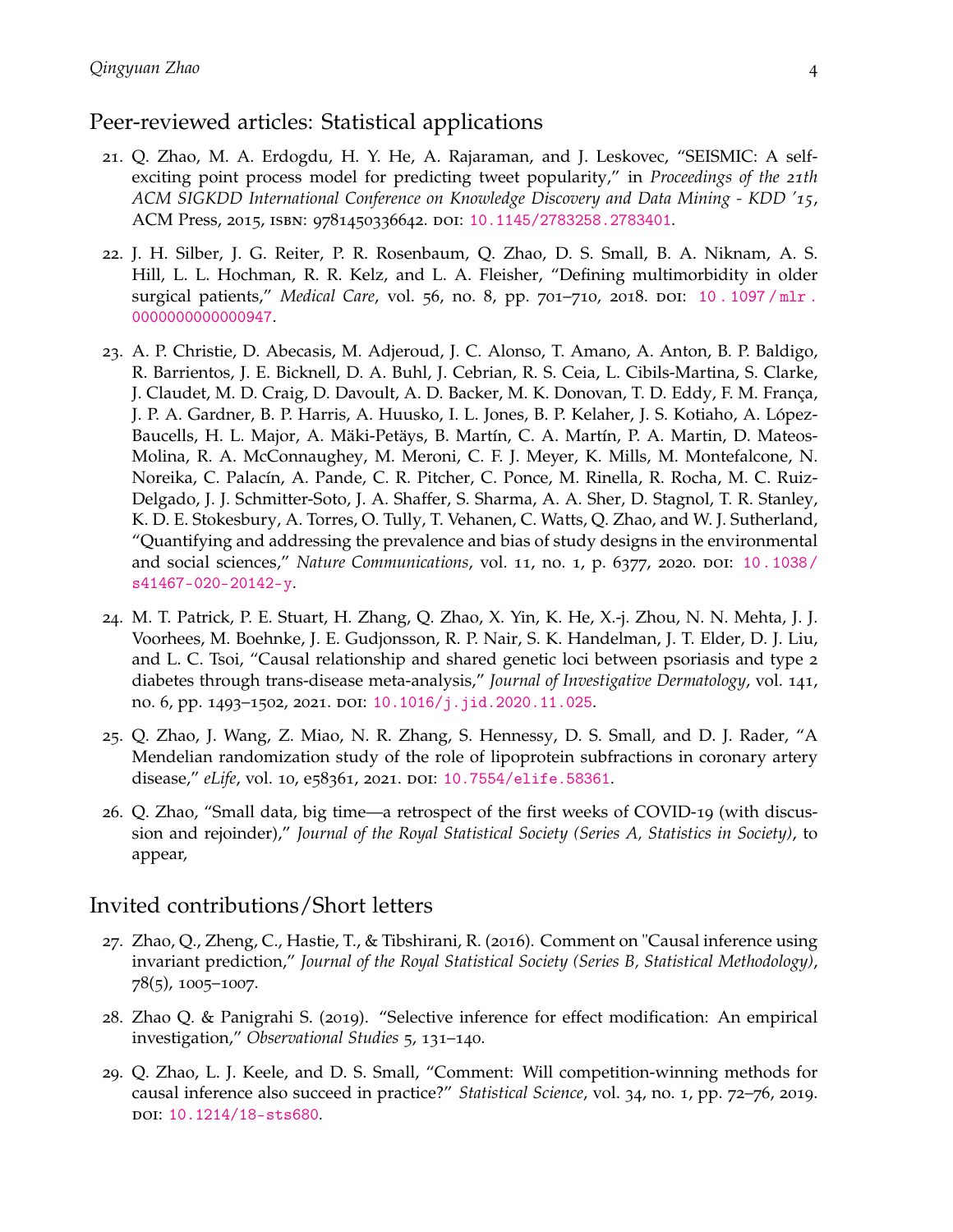- 30. Q. Zhao and T. Hastie, "Causal interpretations of black-box models," *Journal of Business & Economic Statistics*, vol. 39, no. 272-281, pp. 1–10, 2021. doi: [10.1080/07350015.2019.](https://doi.org/10.1080/07350015.2019.1624293) [1624293](https://doi.org/10.1080/07350015.2019.1624293).
- 31. S. Bacallado, Q. Zhao, and N. Ju, "Letter to the editor: Generation interval for COVID-19 based on symptom onset data," *Eurosurveillance*, vol. 25, no. 29, 2020. DOI: [10.2807/1560-](https://doi.org/10.2807/1560-7917.es.2020.25.29.2001381) [7917.es.2020.25.29.2001381](https://doi.org/10.2807/1560-7917.es.2020.25.29.2001381).
- 32. Q. Zhao, "Statistical modeling: Returning to its roots," *Observational Studies*, vol. 7, pp. 229– 234, 1 2021. DOI: [10.1353/obs.2021.0014](https://doi.org/10.1353/obs.2021.0014).

#### **Preprints**

- 33. Q. Zhao, T. Hastie, and D. Pregibon, "Estimation and prediction in sparse and unbalanced tables," 2017. arXiv: [1703.02081 \[stat.CO\]](https://arxiv.org/abs/1703.02081).
- 34. Q. Zhao, D. S. Small, and A. Ertefaie, "Selective inference for effect modification via the lasso," 2017. arXiv: [1705.08020 \[stat.ME\]](https://arxiv.org/abs/1705.08020).
- 35. Y. Song and Q. Zhao, "Performance evaluation with latent factors," 2018. doi: [10.2139/](https://doi.org/10.2139/ssrn.3216272) [ssrn.3216272](https://doi.org/10.2139/ssrn.3216272). SSRN: <3216272>.
- 36. M. Tudball, Q. Zhao, R. Hughes, K. Tilling, and J. Bowden, "An interval estimation approach to sample selection bias," 2019. arXiv: [1906.10159 \[stat.ME\]](https://arxiv.org/abs/1906.10159).
- 37. Q. Zhao, Y. Chen, and D. S. Small, "Analysis of the epidemic growth of the early 2019- nCoV outbreak using internationally confirmed cases," Feb. 2020. DOI: [10.1101/2020.02.](https://doi.org/10.1101/2020.02.06.20020941) [06.20020941](https://doi.org/10.1101/2020.02.06.20020941).
- 38. C. Y. Shapland, Q. Zhao, and J. Bowden, "Profile-likelihood Bayesian model averaging for two-sample summary data Mendelian randomization in the presence of horizontal pleiotropy," Feb. 2020. poi: [10.1101/2020.02.11.943712](https://doi.org/10.1101/2020.02.11.943712).
- 39. D. Iong, Q. Zhao, and Y. Chen, "A latent mixture model for heterogeneous causal mechanisms in Mendelian randomization," 2020. arXiv: [2007.06476 \[stat.AP\]](https://arxiv.org/abs/2007.06476).
- 40. T. Ye, J. Shao, Y. Yi, and Q. Zhao, "Toward better practice of covariate adjustment in analyzing randomized clinical trials," 2020. arXiv: [2009.11828 \[stat.ME\]](https://arxiv.org/abs/2009.11828).
- 41. E. Katiyar and Q. Zhao, "On testing mean proportionality of multivariate normal variables," 2021. arXiv: [2103.05574 \[math.ST\]](https://arxiv.org/abs/2103.05574).
- 42. Y. Zhang and Q. Zhao, "Multiple conditional randomization tests," 2021. arXiv: [2104.10618](https://arxiv.org/abs/2104.10618) [\[math.ST\]](https://arxiv.org/abs/2104.10618)

## Talks and Presentations

- **2015** ACM KDD Conference.
- **2016** Rutgers University (Department of Statistics); New York University (Department of Information, Operations and Management Science); Joint Statistical Meeting (JSM).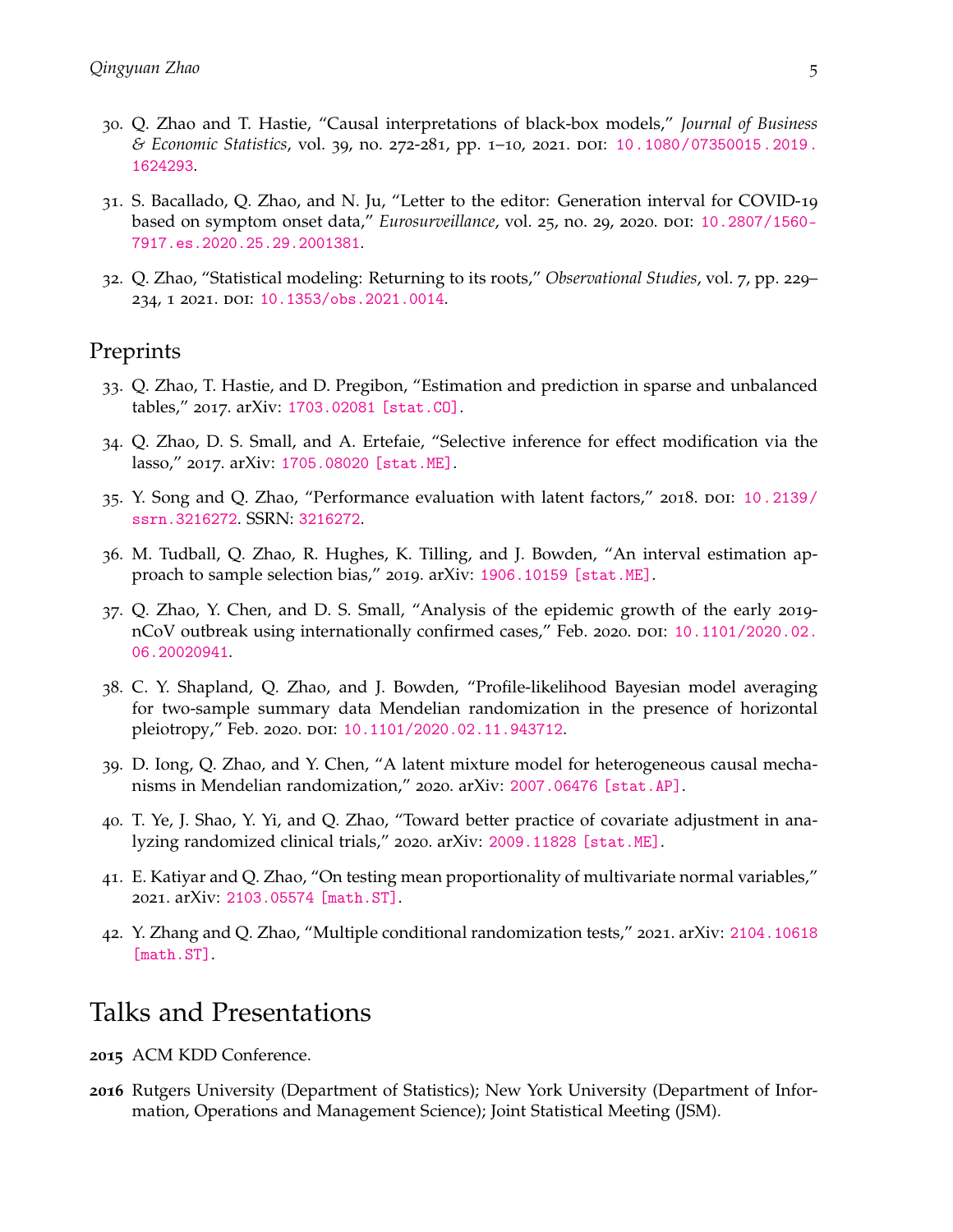- **2017** Atlantic Causal Inference Conference; University of Bristol (MRC Integrative Epidemiology Unit).
- **2018** University of Minnesota (Department of Statistics); Johns Hopkins University (Department of Biostatistics); UC Berkeley (School of Public Health, Division in Biostatistics); Stanford University (Department of Statistics); Atlantic Causal Inference Conference; International Conference on Econometrics and Statistics (EcoSta); ICSA Applied Statistics Symposium; University of British Columbia (Department of Statistics); Rutgers University (Department of Biostatistics and Epidemiology); Cornell University (Department of Statistics).
- **2019** University of Washington (Department of Biostatistics); University of Southern California (Marshall School); Yale University (Department of Biostatistics); Rutgers University (Department of Statistics); University of Minnesota (Department of Statistics); University of Michigan (Department of Statistics); University of Cambridge (DPMMS); Harvard University (Department of Statistics); University of Wisconsin (Department of Statistics); Carnegie Mellon University (Department of Statistics); Bayesian Causal Inference Workshop, Ohio State University; Banff International Research Station (BIRS) Workshop; WNAR Annual Meeting; CCI Causal Inference Summer Institute, Rutgers University; Mendelian Randomization Conference, University of Bristol; MRC Biostatistics Unit, University of Cambridge; SAMSI workshop in Causal Inference.
- **2020** University of Cambridge (CCIMI Seminar); Yale University (Department of Biostatistics); Joint Statistical Meeting (JSM); Annual Conference of International Society for Clinical Biostatistics (ISCB); Yale University (Department of Biostatistics); Ohio State University (Department of Statistics); Pacific Causal Inference Conference (PCIC); University of Science and Technology of China (Department of Statistics and Finance); Online Causal Inference Seminar.
- **2021** International Selective Inference Seminar; University of Oslo (Center for Lifespan Changes in Brain and Cognition); Infectious disease oubreaks webinar; EPFL (Department of Statistics); University of Pennsylvania (Center for Statistics in Big Data, Open Insights Seminar); RSS Annual Conference (Research Section Discussion Meeting).

# Software

- 1. [bets.covid](https://cran.r-project.org/web/packages/bets.covid19/index.html)19 on CRAN for likelihood inference for early epidemic data (author and maintainer). p
- 2. [bootsens](https://github.com/qingyuanzhao/bootsens) on GitHub for sensitivity analysis using bootstrap (author and maintainer).
- 3. [mr.raps](https://cran.r-project.org/web/packages/mr.raps/index.html) on CRAN for Mendelian randomization via robust adjusted profile score (author and maintainer).
- 4. [ivmodel](https://cran.r-project.org/web/packages/ivmodel/index.html) on CRAN for instrumental variable modeling (author of two diagnostics functions, iv.diagnosis and iv.diagnosis.plot).
- 5. [CrossScreening](https://cran.r-project.org/web/packages/CrossScreening/index.html) on CRAN for cross-screening in observational studies that test many hypotheses (author and maintainer).
- 6. [cate](https://cran.r-project.org/web/packages/cate/index.html) on CRAN for high dimensional factor analysis and confounder adjusted testing and estimation (author and maintainer).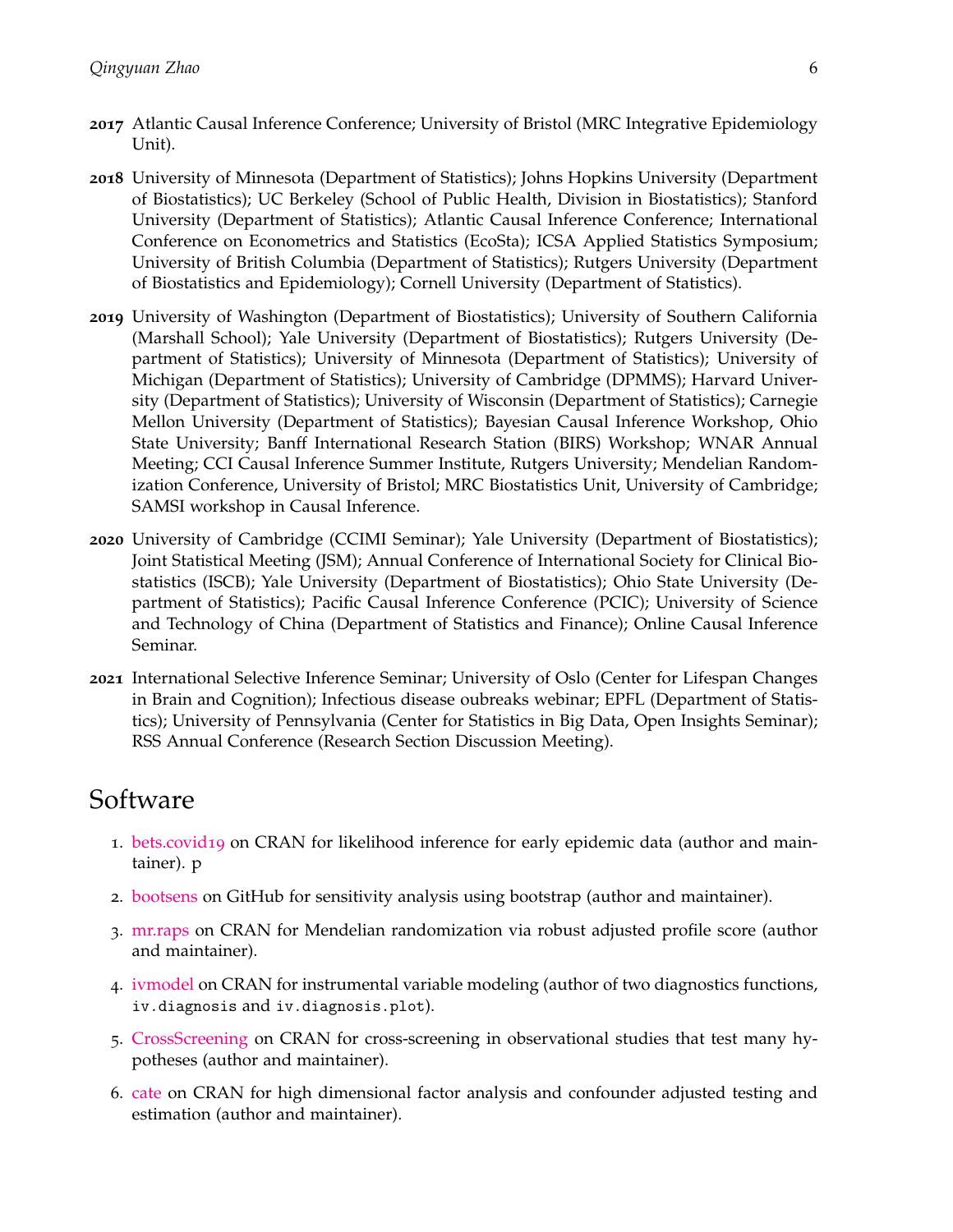. [seismic](https://cran.r-project.org/web/packages/seismic/index.html) on CRAN for predicting information cascade by self-exciting point process (author and maintainer).

## Professional activities

#### Peer review for scientific journals

- . American Journal of Epidemiology.
- . American Journal of Human Genetics.
- . Annals of Applied Statistics.
- . Annals of Statistics.
- . Arteriosclerosis, Thrombosis, and Vascular Biology.
- . Bioinformatics.
- . Biometrics.
- . Biometrika.
- . Canadian Journal of Statistics.
- . Electronic Journal of Statistics.
- . eLife.
- . IEEE Transactions on Knowledge and Data Engineering.
- . IEEE Transactions on Pattern Analysis and Machine Intelligence.
- . International Journal of Data Science and Analytics.
- . Journal of the Americal Statistical Association.
- . Journal of Business & Economic Statistics.
- . Journal of Causal Inference.
- . Journal of Econometrics.
- . Journal of Machine Learning Research.
- . Journal of the Royal Statistical Society (Series A, Statistics in Society).
- . Journal of the Royal Statistical Society (Series B, Statistical Methodology).
- . Nature Communications.
- . Observational Studies.
- . Proceedings of the National Academy of Sciences.
- . PLOS ONE.